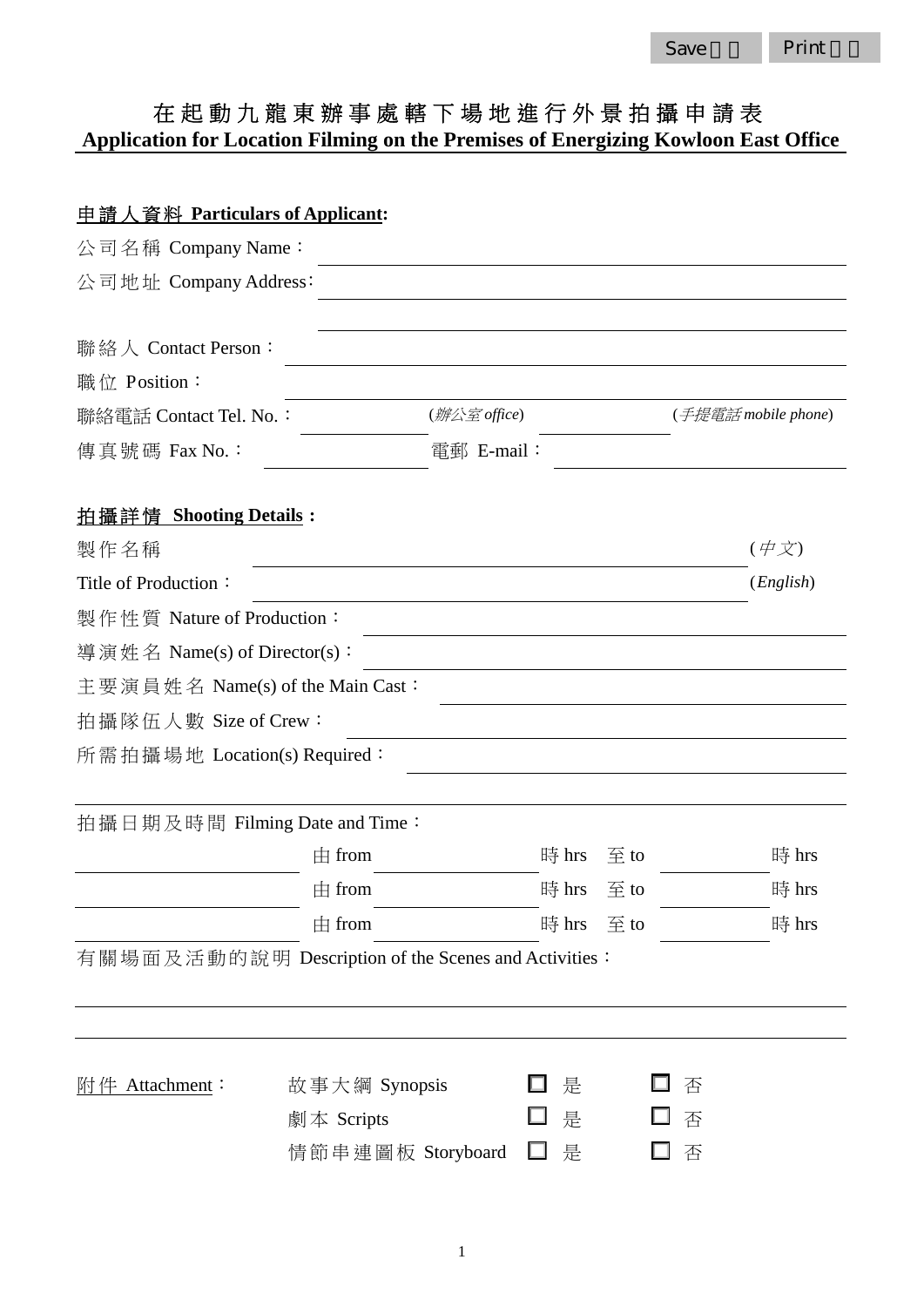是否需要使用政府電力或任何其他公用設施? (請詳細列明需用電的設備種類和 數目)Whether the use of Government power supply or any other utilities is required (please provide full details of the type and number of equipment(s) requiring power supply).

#### 聲 明 **Declaration**:

我/我們已看過申請指引,現簽署示明同意起動九龍東辦事處可能訂下的所有條 件。I/We have read the Guidance Notes and hereby sign to signify agreement to all the conditions that may be set out by EKEO.

| 授權簽署<br>Authorized Signature(s): |                                   |
|----------------------------------|-----------------------------------|
| 姓名 Name(s):                      |                                   |
| 職位 Position(s):                  |                                   |
| 日期 Date:                         | (公司印鑑或圖章<br>Company Seal or Chop) |

須在拍攝日期前最少10個工作天,將已填妥的申請表向起動九龍東辦事處提交。 The completed form should be submitted to EKEO at least 10 working days before the filming.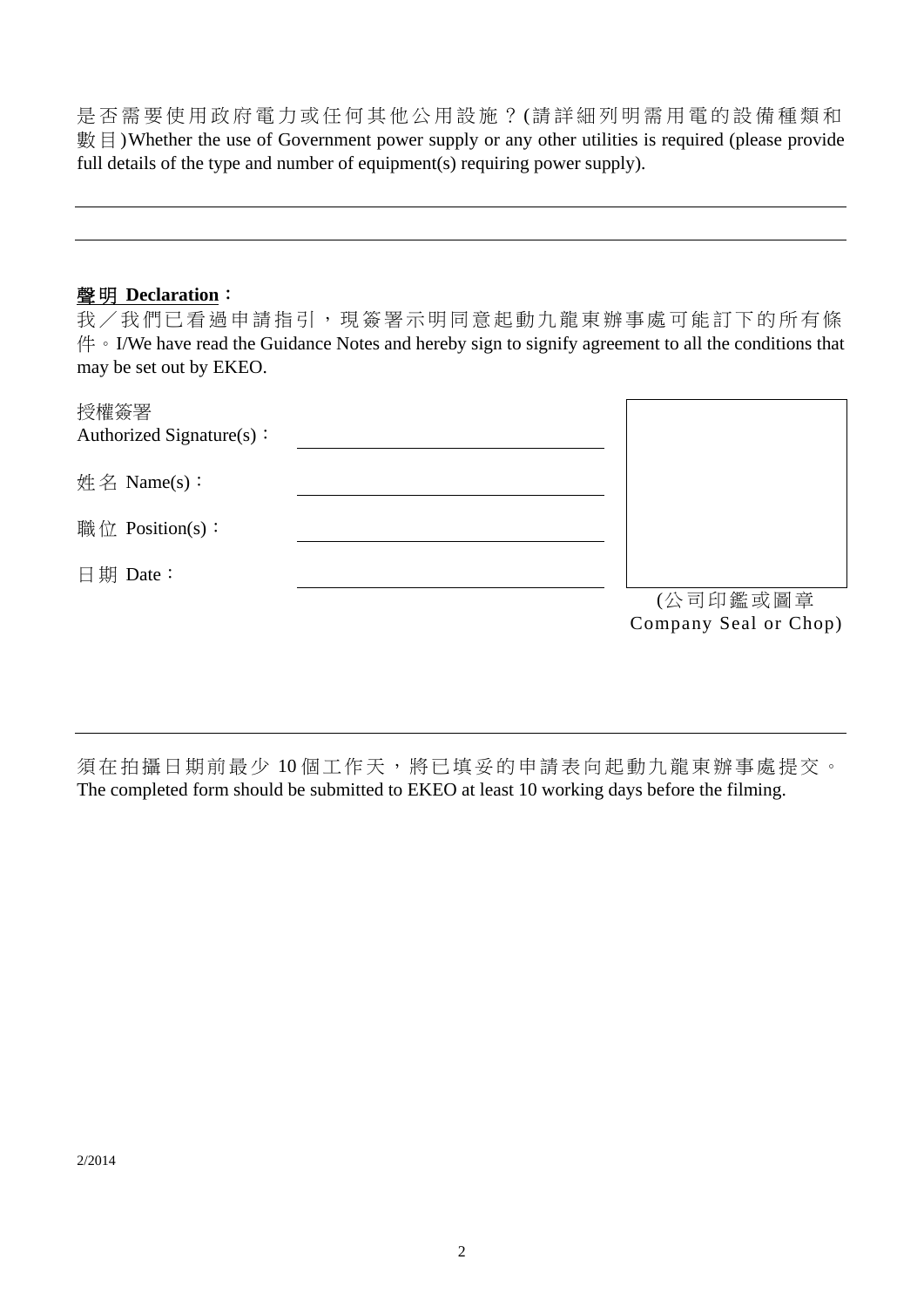# 申請在起動九龍東辦事處轄下場地進行外景拍攝的指引 **Guidance Notes on Application for Location Filming on the Premises of Energizing Kowloon East Office**

### **1.** 引 言 **Introduction**

- 1.1 申請人向起動九龍東辦事處提交申請表前,須先細閱本指引。 The applicant must read the Guidance Notes before submitting this application to the Energizing Kowloon East Office (hereinafter referred to as EKEO).
- 1.2 就本申請而言,外景拍攝包括電影拍攝、錄影及照片拍攝。 For the purpose of this application, location filming includes the activities of film shooting, video shooting and photographing.

#### **2.** 申請程序 **Application Procedure**

- 2.1 申請人須遞交已填妥的申請表,以便提出申請。 Application must be made in writing using the Application Form.
- 2.2 申請人須於擬拍攝日期之前至少 **10** 個完整工作天,向起動九龍東辦事處遞交申請 表。

The application should be submitted to EKEO at least **10 clear working days** in advance of the proposed filming date.

 2.3 申請人須清楚填報詳細資料,以資證明。 Information must be clearly stated and given in full in support of the application.

## **3.** 費 用 **Charges**

3.1 如申請進行的外景拍攝工作分段拍攝,則在申請獲批准後,申請人須就首 4 小時繳 付費用\$7,000,並就隨後每 4 小時繳付\$1,770。如需政府額外提供人手參與拍攝,申 請者須另付日常經費及行政費用。申請人亦須交出一筆為數相等於上述費用總額的 按金,有關按金可獲發還。

For an application that will involve brief session(s) of location filming, if and when the application is approved, a fee of \$7,000 will be charged for the first four hours and \$1,770 for each subsequent four-hour block. If extra resources from the Government are required to facilitate the application, the actual cost(s) plus overheads will be charged. A refundable deposit equivalent to the total amount of fees is also required.

## **4.** 條 件 **Conditions**

 4.1 申請人須向起動九龍東辦事處賠償因外景拍攝導致的財物損毀或人身傷害的索償。 The applicant is required to indemnify EKEO from all claims against EKEO and any damages to property and injuries to persons arising from the location filming.